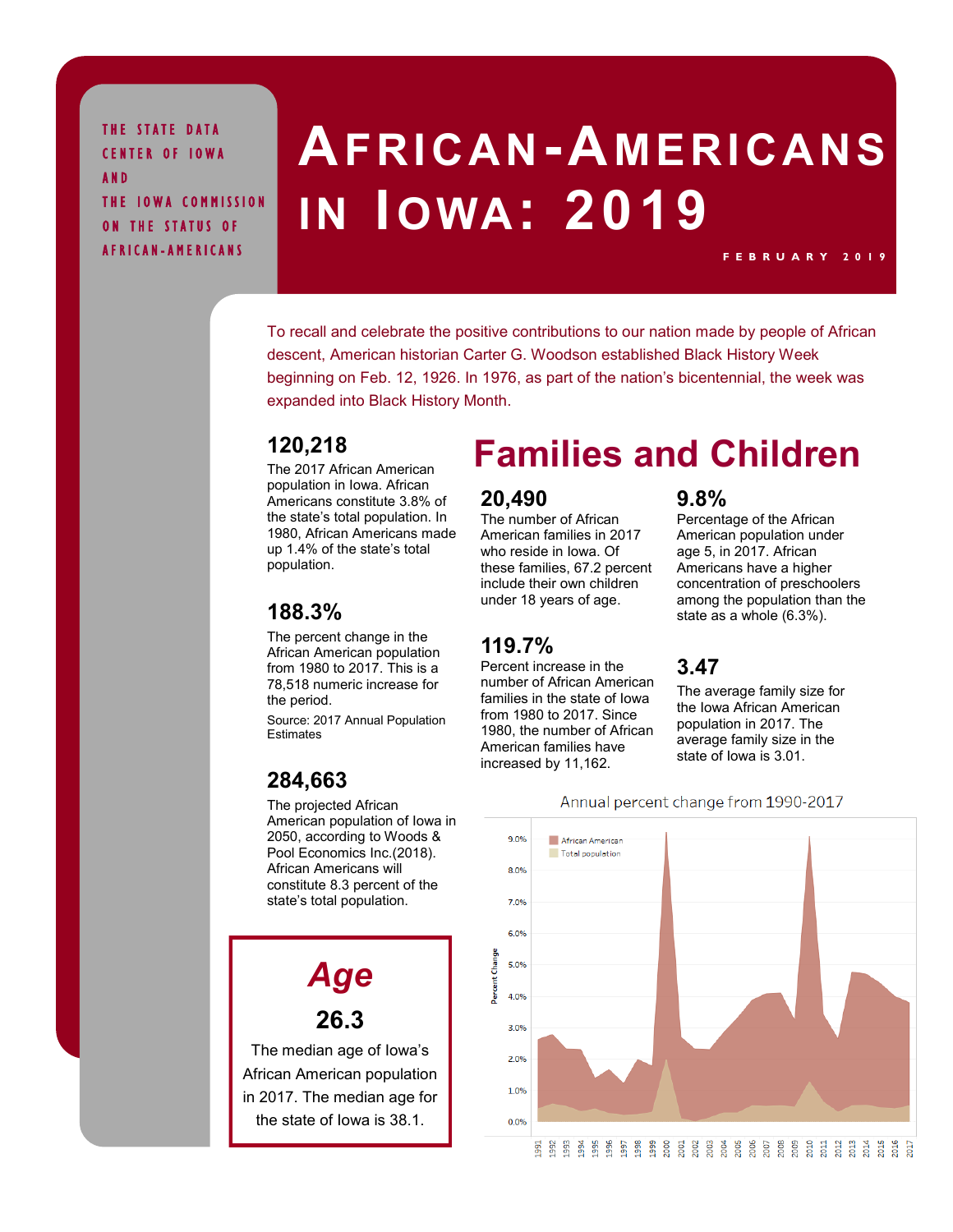#### **P A G E 2**

#### **Top 5 counties: African American Population**

|                   | 2017   | 2000   |
|-------------------|--------|--------|
| Polk              | 33,611 | 18,113 |
| Scott             | 13,351 | 9,689  |
| I inn             | 12.560 | 4.919  |
| <b>Black Hawk</b> | 12.438 | 10,179 |
| Johnson           | 10.438 | 3.223  |
|                   |        |        |

#### **Top 5 cities: African American Population**

|                     | 2013-<br>2017 | 2000   |
|---------------------|---------------|--------|
| <b>Des Moines</b>   | 23,727        | 16.025 |
| Davenport           | 11,939        | 9,093  |
| Waterloo            | 10.600        | 9,529  |
| <b>Cedar Rapids</b> | 8.307         | 4.481  |
| <b>Iowa City</b>    | 5,393         | 2,333  |

# **Counties and Cities**

## **85.6%**

The percent change of African Americans in Polk county from 2000-2017. Polk county has the largest population of African Americans of any Iowa county.

# **9.4%**

The percent of total population in Black Hawk County who were African American in 2017. Other Iowa counties with a high percentage of African Americans are Scott (7.7%), Polk (7.0%), Johnson (7.0%) and Des Moines (5.9%).

## **82,398**

The African American population in five counties: Polk, Scott, Linn, Black Hawk, and Johnson in 2017. this accounts for 68.5% of the total African American population in Iowa.

# **52.3%**

Over half of the growth in Iowa's African American population from 2010-2017 occurred in three counties: Polk, Linn and Johnson.

# **22.9%**

The percent of the African American population living in Des Moines. Des Moines has the largest population (23,727) of African Americans in any city in Iowa.

# **15.6%**

The percent of the total population in Waterloo who are African American. Other Iowa cities with a high percentage of African Americans are Coralville (13.1%) and Hiawatha (12.4%).

# **56.2%**

The percentage of Iowa's total African American population living in Des Moines, Davenport, Waterloo, Cedar Rapids, and Iowa City.

Source: 2013-2017 American Community Survey

#### lowa prison population by race and Hispanic origin



The percentage of African-Americans incarcerated has remained stable from FY 2009-FY 2018 comprising approximately 25% of the prison population

Source: Division of Criminal and Juvenile Justice Planning (CJJP) Iowa Prison Population Forecast FY 2018-FY 2028 https://humanrights.iowa.gov/criminal-juvenile-justice-planning/publications

# *Income and poverty*

# **\$30,840**

The median income in the of African American households in 2017. The median household income for the state during the same time period was \$58,570.

# **\$32,177**

The median income of African American families in Iowa in 2017. The median income of families in Iowa was \$75,076.

# **\$17,257**

The per capita money income of Iowa African Americans in 20176. The per capita money income for the state was \$30,865.

# **32.3%**

The poverty rate in 2017 for the African American population. The corresponding rate for Iowa is 10.7 percent.

# **39.6%**

The percentage of families with related children under 18 below the poverty level in 2017 for the African American population. The corresponding rate for Iowa is 10.9 percent.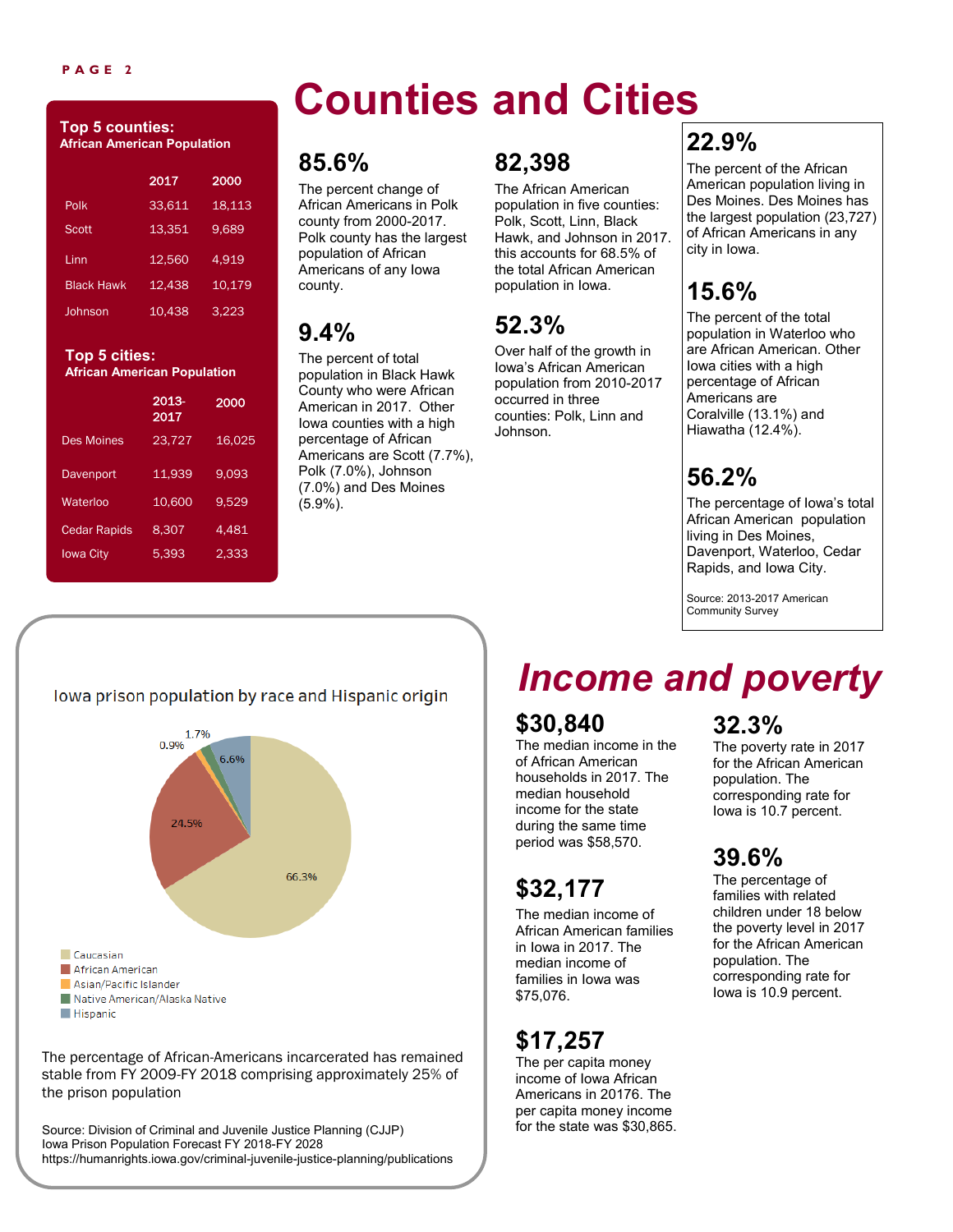# *Businesses and Jobs*

## **4,918**

The number of African American-owned firms in Iowa in 2012.

### **344.7%**

The percent increase in African American-owned firms between 1992 and 2012. Source: 2012 & 1992 Survey of Business Owners

## **67.2%**

The labor force participation rate of Iowa African Americans age 16 and over in 2017. The labor force participation rate for Iowans age 16 was 67.3%.

## **9.3%**

The unemployment rate of Iowa African Americans in 2017. In comparison the state of Iowa's unemployment rate was 3.6%.

## *Earnings* **\$21,350**

The median earnings for Iowa African Americans in 2017. The median earnings for the state of Iowa was \$33,349.

# **\$33,676**

The median earnings for Iowa African American males in 2017. African American women in Iowa had median earnings of \$29,735. In comparison the median earning for men and women in the state of Iowa were \$50,295 and \$39,658 respectively.

# *Occupation*



### **9,527**

Iowa African Americans in management, business, science and arts occupations in 2017. 38.7% of the African Americans in this occupation group are in management, business and financial occupations.



### **12,343**

The number of Iowa African Americans in Sales and office occupations in 2017.

### **25.9%**

The percentage of Iowa African Americans in service occupations in 2017. 4,715 African Americans in Iowa are working in food preparation and serving related occupations.



#### **23.2%**

The percent in 2017 of Iowa African Americans in the production, transportation, and material moving occupations.

# *Industry*

## **20.2%**

The percent of Iowa African Americans in 2017 employed in the Manufacturing industry. Other industries with significant African American employment include: Educational services, and health care and social assistance (19.8%), Arts entertainment, and recreation, and accommodation and food services (12.9%), and Retail trade (12.8%).